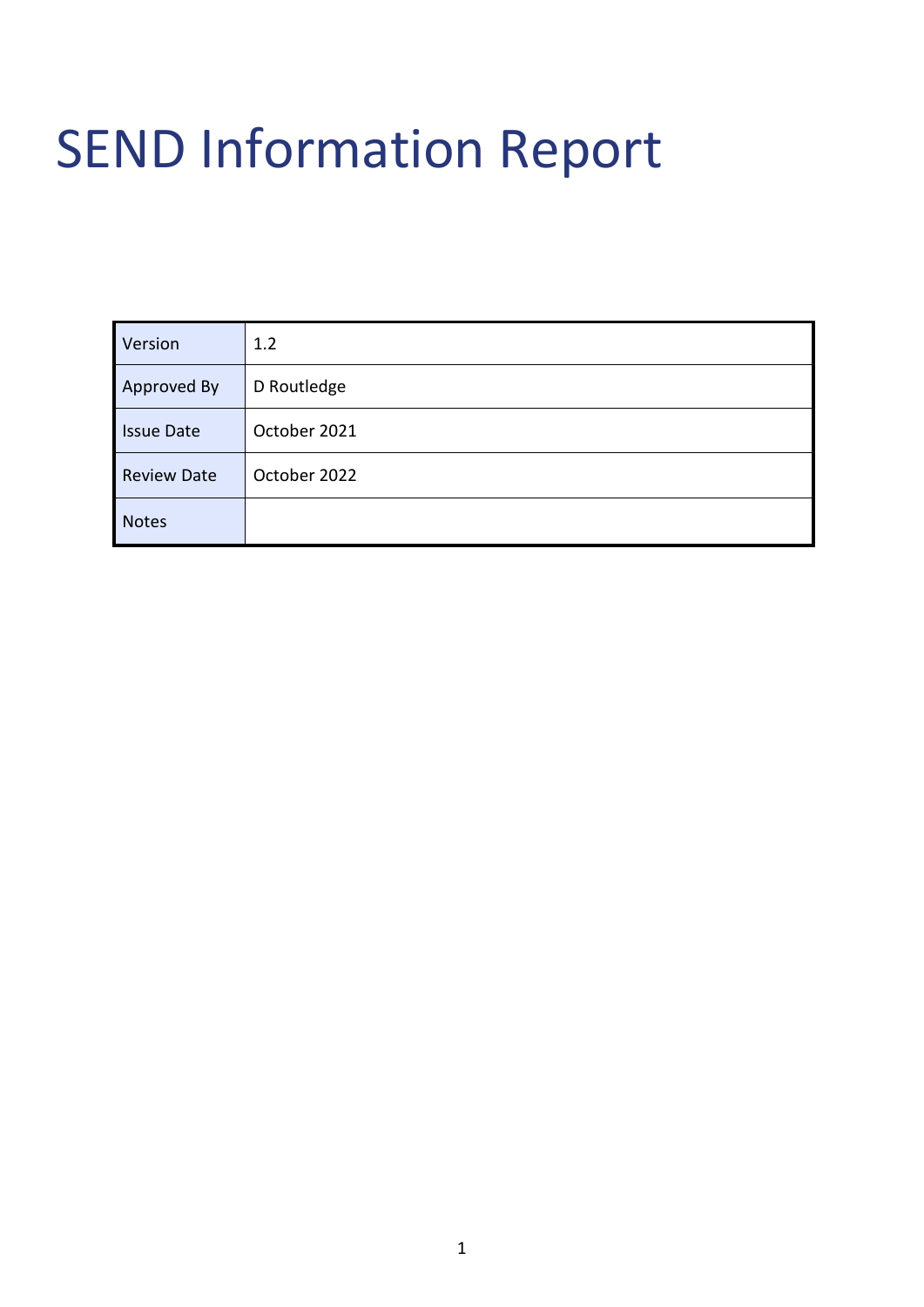# **CONTENTS**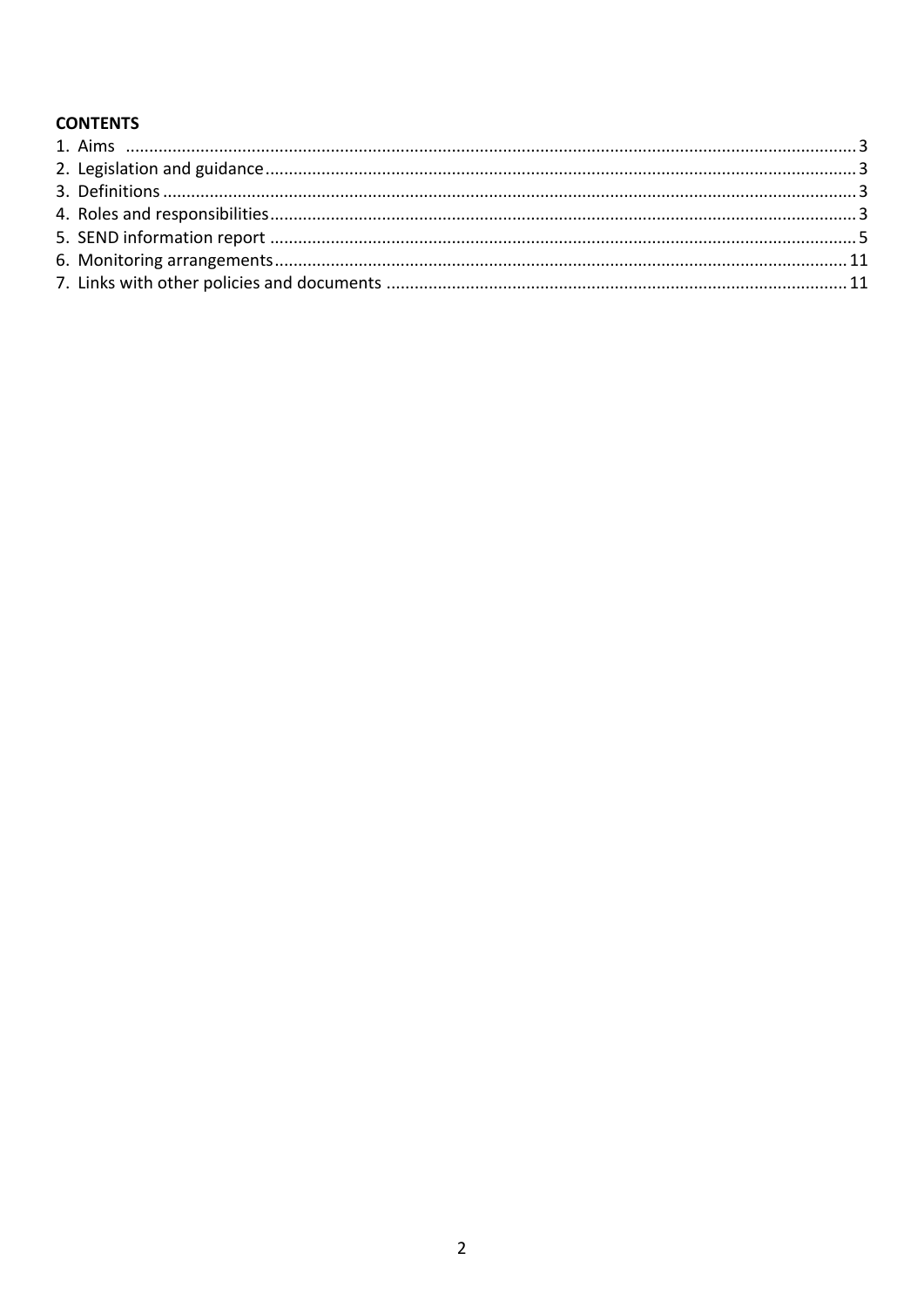# <span id="page-2-0"></span>**1. AIMS**

Our SEND information report aims to:

- Set out how Overdale Infant School will support and make provision for pupils with special educational needs (SEND).
- Explain the roles and responsibilities of everyone involved in providing for pupils with SEND.
- Explain how our school strives to achieve the best outcomes for pupils with SEND and disabilities.

# <span id="page-2-1"></span>**2. LEGISLATION AND GUIDANCE**

This information report is based on the statutory [Special Educational Needs and Disability \(SEND\)](https://www.gov.uk/government/uploads/system/uploads/attachment_data/file/398815/SEND_Code_of_Practice_January_2015.pdf)  [Code of](https://www.gov.uk/government/uploads/system/uploads/attachment_data/file/398815/SEND_Code_of_Practice_January_2015.pdf) [Practice](https://www.gov.uk/government/uploads/system/uploads/attachment_data/file/398815/SEND_Code_of_Practice_January_2015.pdf) [a](https://www.gov.uk/government/uploads/system/uploads/attachment_data/file/398815/SEND_Code_of_Practice_January_2015.pdf)nd the following legislation:

- [Part 3 of the Children and Families Act 2014,](http://www.legislation.gov.uk/ukpga/2014/6/part/3) which sets out schools' responsibilities for pupils with SEND and disabilities
- [The Special Educational Needs and Disability Regulations 2014,](http://www.legislation.gov.uk/uksi/2014/1530/contents/made) which set out schools' responsibilities for education, health and care (EHC) plans, SEND co-ordinators (SENCOs) and the SEND information report

# <span id="page-2-2"></span>**3. DEFINITIONS**

A pupil has SEND if they have a learning difficulty or disability which calls for special educational provision to be made for them.

They have a learning difficulty or disability if they have:

- A significantly greater difficulty in learning than the majority of others of the same age, or
- A disability which prevents or hinders them from making use of facilities of a kind generally provided for others of the same age in mainstream schools.

Special educational provision is educational or training provision that is additional to, or different from, that made generally for other children or young people of the same age by mainstream schools.

# <span id="page-2-3"></span>**4. ROLES AND RESPONSIBILITIES**

# **4.1 The SENCO**

Our school's SENCO is Mrs Helena Harding.

Should you wish to contact the SENCO, please contact the office on: 0116 2882724 or alternatively you can email [reception@overdale-inf.leicester.sch.uk.](mailto:reception@overdale-inf.leicester.sch.uk)

They will:

- Work with the headteacher and SEND governor to determine the strategic development of the SEND policy and provision in the school.
- Have day-to-day responsibility for the operation of this SEND policy and the co-ordination of specific provision made to support individual pupils with SEND, including those who have EHC plans.
- Provide professional guidance to colleagues and work with staff, parents, and other agencies to ensure that pupils with SEND receive appropriate support and high-quality teaching.
- Advise on the graduated approach to providing SEND support.
- Advise on the deployment of the school's delegated budget and other resources to meet pupils' needs effectively.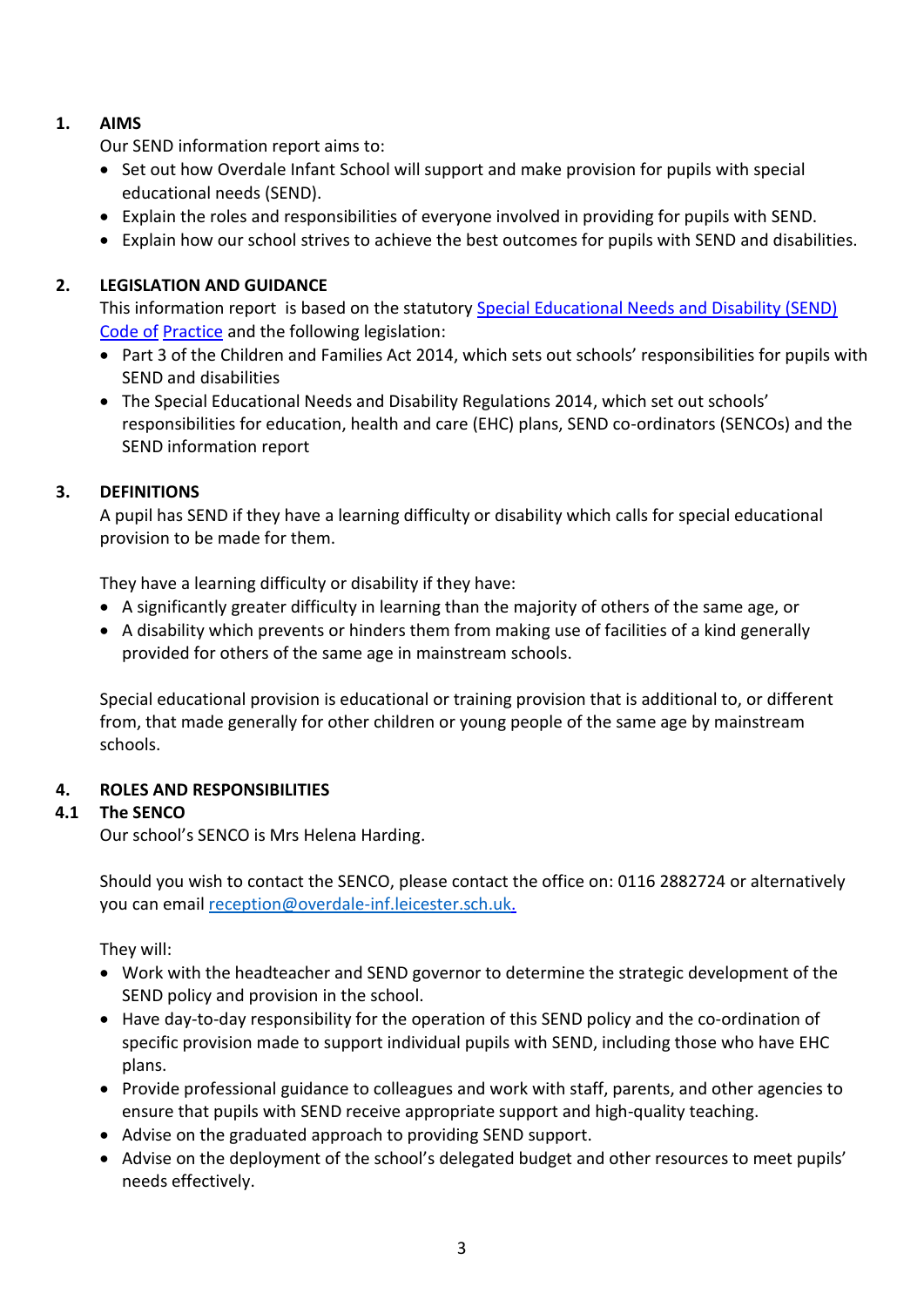- Be the point of contact for external agencies, especially the local authority and its support services.
- Liaise with previous and potential next providers of education to ensure pupils and their parents are informed about options and a smooth transition is planned.
- Work with the headteacher and governing board to ensure that the school meets its responsibilities under the Equality Act 2010 with regard to reasonable adjustments and access arrangements.
- Ensure the school keeps the records of all pupils with SEND up to date.
- Oversee additional provisions such as Comets and the Nurture group and work with key members of staff within these provisions.
- Lead the SEN Team, allocating roles and responsibilities as necessary.

# **4.2 The SEND governor (Mrs Heather Powell)**

The SEND governor will:

- Help to raise awareness of SEND issues at governing board meetings.
- Monitor the quality and effectiveness of SEND and disability provision within the school and update the governing board on this.
- Work with the headteacher and SENCO to determine the strategic development of the SEND policy and provision in the school.

#### **4.3 The headteacher (Mrs Hayley Holmes)**

The headteacher will:

- Work with the SENCO and SEND governor to determine the strategic development of the SEND policy and provision in the school.
- Have overall responsibility for the provision and progress of learners with SEND and/or a disability.

#### **4.4 Inclusion Team**

The Inclusion Team assist the SENCO in implementing the graduated approach to providing SEN support. The Inclusion Team are:

Interventions Coordinator – Miss Elora Quick SEND Admin – Mrs Jane Taylor

Pastoral Support- Miss Molly OHalloran

#### **4.5 Class teachers**

Each class teacher is responsible for:

- The progress and development of every pupil in their class.
- Working closely with any teaching assistants or specialist staff to plan and assess the impact of support and interventions and how they can be linked to classroom teaching.
- Working with the SENCO to review each pupil's progress and development and decide on any changes to provision.
- Ensuring they follow the SEND policy (2019).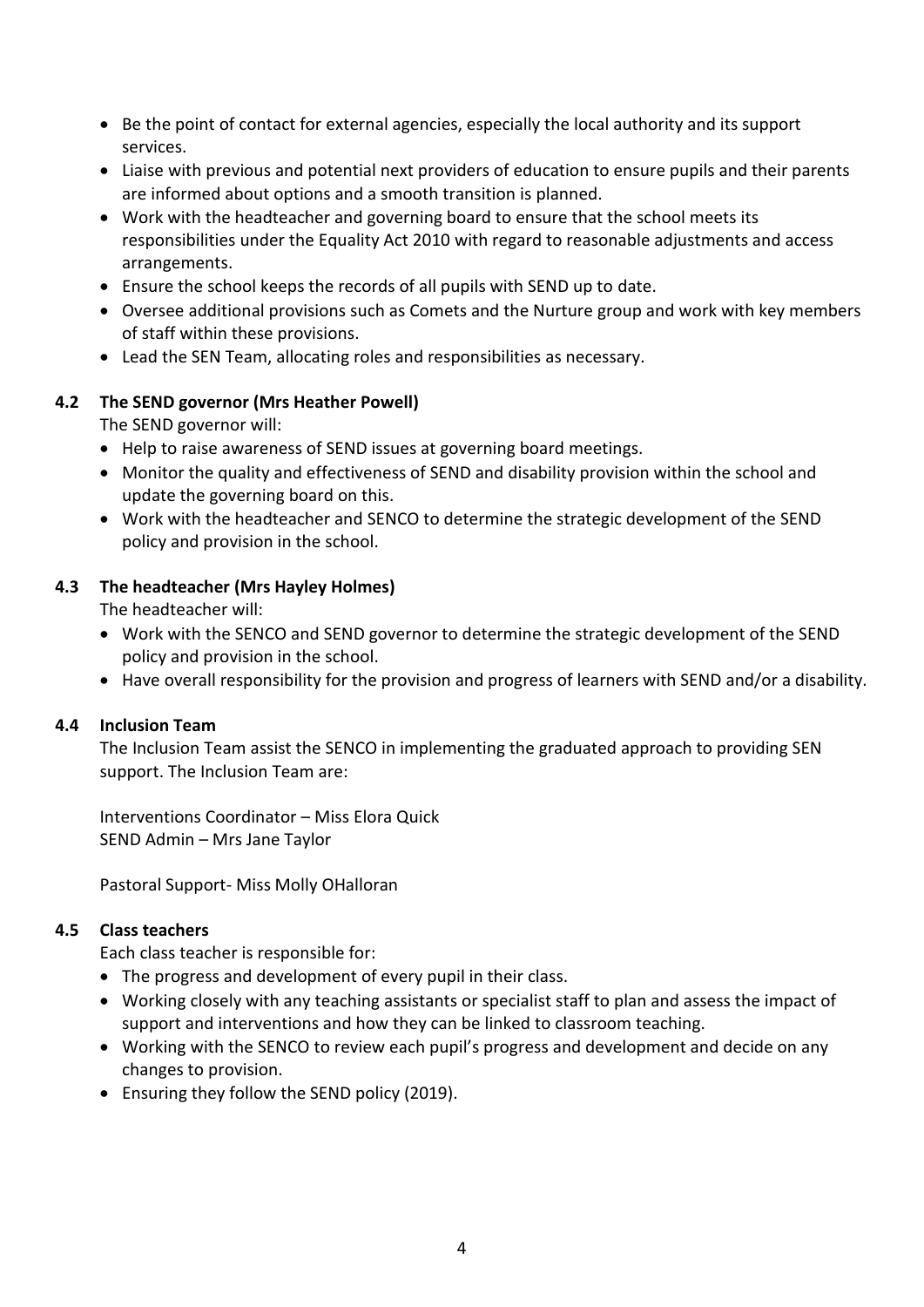# <span id="page-4-0"></span>**5. SEND information report**

# **5.1 The kinds of SEND that are provided for**

Our school currently provides additional and/or different provision for a range of needs, including:

- Communication and interaction, for example, Autistic Spectrum Disorder (ASD), Asperger's Syndrome, speech and language difficulties
- Cognition and learning, for example, Dyslexia, Dyspraxia,
- Social, emotional and mental health difficulties, for example, Attention Deficit Hyperactivity Disorder (ADHD),
- Sensory and/or physical needs, for example, visual impairments, hearing impairments, processing difficulties, epilepsy
- Moderate learning difficulties (MLD)

# **5.2 Identifying pupils with SEND and assessing their needs**

Identification of SEND is built into the overall approach of monitoring the progress and development of all pupils. We will assess each pupil's current skills and levels of attainment on entry, which will build on previous settings, where appropriate. Class teachers make regular assessments, through observations and tasks to monitor progress and development, building on information from the previous year/term and or settings.

Pupil Progress Meetings are held each term. This is a meeting where the class teacher meets with the Head teacher, team leaders and school's SENCO to discuss the progress of children in their class. Concerns may be raised during these meetings if a child has made less than expected progress given their age and individual circumstances.

Where a pupil's progress is causing concern, this may be characterised by progress which:

- Is significantly slower than that of their peers starting from the same baseline.
- Fails to match or better the child's previous rate of progress.
- Fails to close the attainment gap between the child and their peers.
- Widens the attainment gap.
- Is raised as a concern by parent/carers, teachers, teaching assistants, the child themselves or previous setting.
- Is impacted by the child's behaviour.

This may include progress in areas other than attainment, for example, social needs.

Slow progress and low attainment will not automatically mean a pupil is recorded as having SEND.

When deciding whether special educational provision is required, we will start with the desired outcomes, including the expected progress and attainment, and the views and the wishes of the pupil and their parents. We will use this to determine the support that is needed and whether we can provide it by adapting our core offer, or whether something different or additional is needed.

# **5.3 Consulting and involving pupils and parents**

Pupils with Special Educational Needs or Disabilities are identified as early as possible. Overdale Infant School has established a graduated approach for identification, assessment and provision, in accordance with the 2015 Code of Practice. Throughout the process of SEND identification, parent/carers involvement is crucial in order for us to best support your child's needs.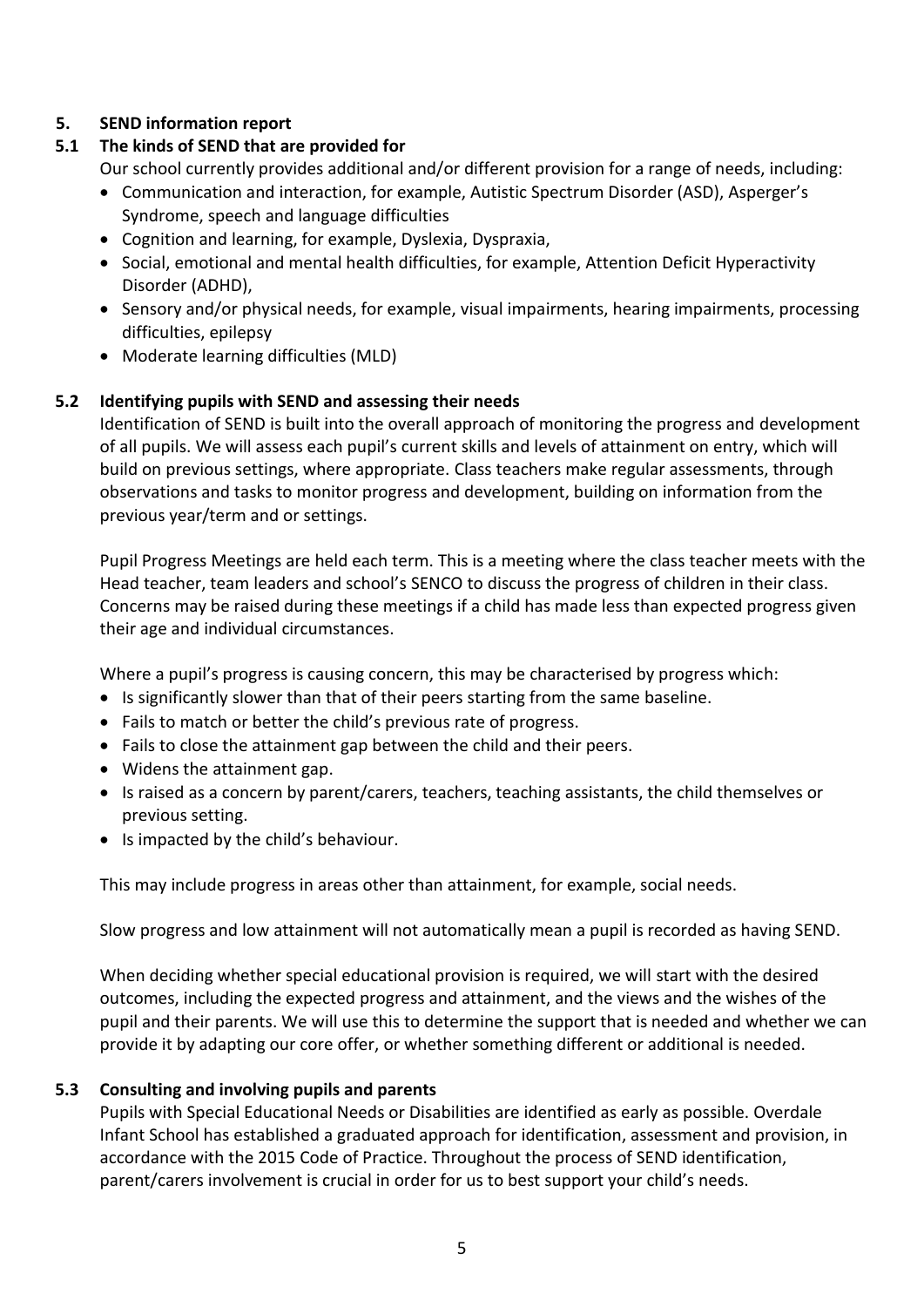Parents/carers will be given information about their child's progress and attainment as part of the school's usual reporting arrangements of two parents evenings and a written report. Overdale Infant School has an open-door approach and parents/carers are always welcome to discuss their child's progress- and any concerns- with the class teacher and SENCO.

We will have an early discussion with parents/carers when identifying whether their child needs special educational provision, usually as part of the 'Initial Concerns' stage of the graduated approach. These conversations will make sure that:

- Everyone develops a good understanding of the pupil's areas of strength and difficulty.
- We take into account the parents' concerns.
- Everyone understands the agreed outcomes sought for the child.
- Everyone is clear on what the next steps are.
- Parents will be asked to sign the Initial Concerns form or Individual Education Plan and they will be given a copy.

Parents/carers will be notified if it is decided that a pupil will receive further SEN support, or when advice is sought from outside agencies.

#### **5.4 The Graduated Response**

Each stage of the graduated response – and who oversees that stage- is detailed below.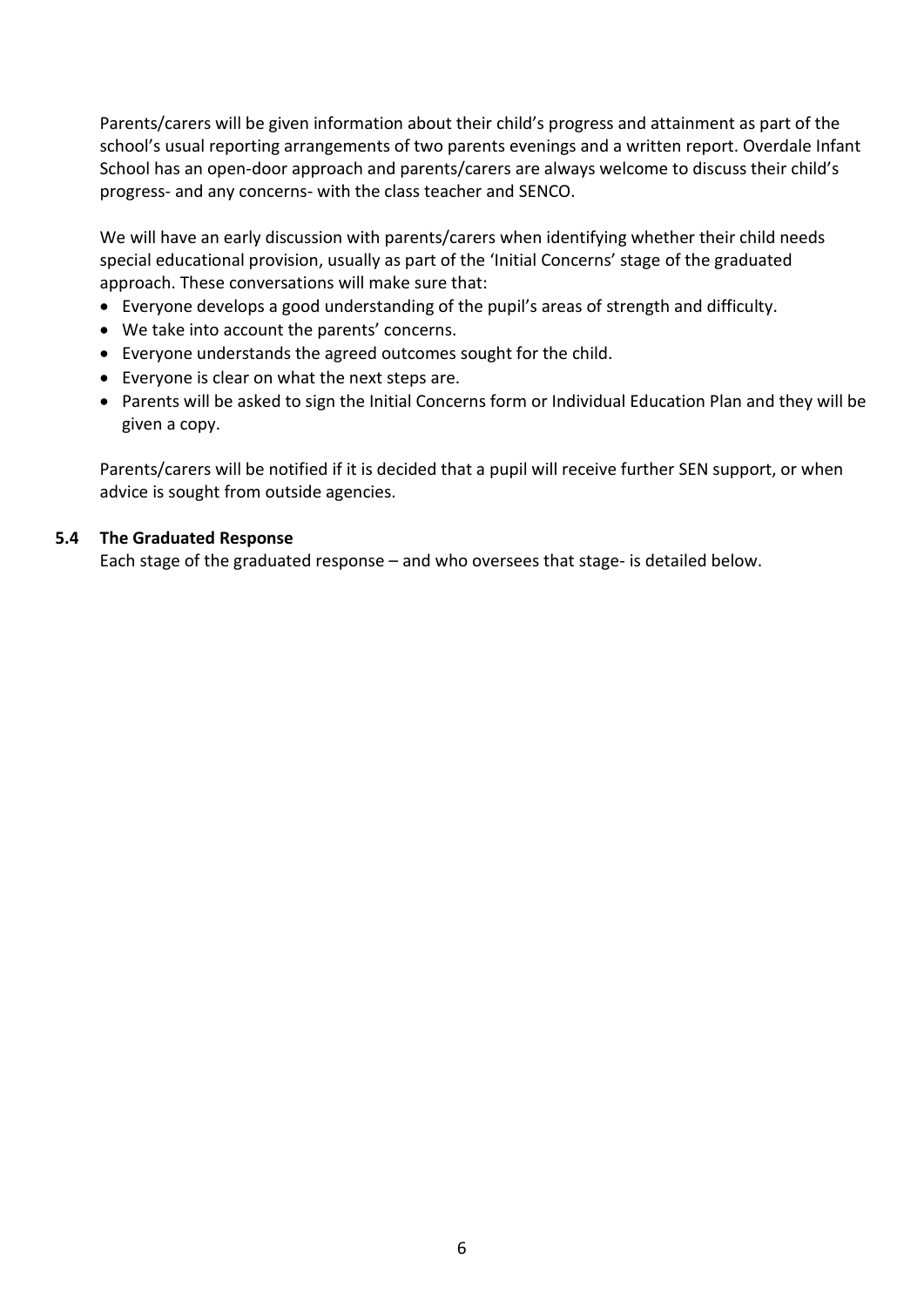|                                   | Early Identification Criteria - A child is identified as having an additional need and needing some<br>support within the classroom. The EIC form identifies quality first teaching approaches to be used<br>within the classroom to help to close the gap at an early stage. This will be reviewed after a half term<br>(at least 6 weeks). This stage does not need to be shared with parents.                                                                                                                                                                                                                                                                                                                                                                 |
|-----------------------------------|------------------------------------------------------------------------------------------------------------------------------------------------------------------------------------------------------------------------------------------------------------------------------------------------------------------------------------------------------------------------------------------------------------------------------------------------------------------------------------------------------------------------------------------------------------------------------------------------------------------------------------------------------------------------------------------------------------------------------------------------------------------|
| Helena Harding                    | Initial Concern - Following from an EIC if the quality first teaching approaches fail to solve the<br>problems experienced by the child then they will move to having an initial concern form. This stage<br>needs to be shared with parents and time over and above quality first teaching must be allocated to<br>work on specific targets. This will be reviewed after a half term.<br>Individual Education Plan - If the Initial Concern does not help to resolve the problem then an IEP will                                                                                                                                                                                                                                                               |
|                                   | be written for the child. The specific targets written for the child on this document need to be smart<br>and achievable. These targets must be worked on in a 1:1 basis for at least 3 times each week. This will<br>be reviewed after a term. The IEP must be shared with parents, a copy provided for them and a copy<br>signed for school records.                                                                                                                                                                                                                                                                                                                                                                                                           |
| Vesna Knezevic                    | Interventions - All children who have been identified at one of the stages above should be accessing<br>appropriate interventions for accelerated progress to be made. Children at stages beyond this are also<br>likely to be part of these interventions where appropriate.                                                                                                                                                                                                                                                                                                                                                                                                                                                                                    |
| Helena Harding<br>and Jane Taylor | School based assessments - Following the term of working on IEP targets if the child has not made<br>significant improvement then the school can carry out school-based assessments on the child. These<br>assessments will then be analysed and specific areas for work identified. This may then be addressed<br>within school or it may trigger referral to outside agencies.                                                                                                                                                                                                                                                                                                                                                                                 |
| Helena Harding and Paula Coplin   | External agency referral - Should it be felt the child's needs are particularly complex they can be<br>referred to external agencies. This will be done in discussion with the teacher, Helena having followed<br>the graduated response and Paula to identify which agency. The agencies are:<br>Early Years Support Team (EYST) - For children in the Foundations Stages.<br>Learning Communication and Interaction (LCI) Team - For children who have specific learning<br>needs.<br>Social Emotional and Mental Health (SEMH) Team - For children struggling with their<br>emotional wellbeing this may display as difficulties with behaviour in the classroom.<br>Speech and Language Therapy (SALT) - For children needing help with speech and language. |
|                                   | Element 3 Application - If a child still has difficulties and needs additional support within the<br>classroom setting then an Element 3 application may be made. This allows for additional funding to be<br>accessed to provide additional adult support in the classroom. This funding would last for one year. A<br>child can only have 3 rounds of element 3 funding. If the need persists then they would need to move<br>to the next stage.                                                                                                                                                                                                                                                                                                               |
| Paula Coplin                      | Educational Health Care Plan Application - Following Element 3 funding if the child is still<br>experiencing difficulties and these needs are expected to be long term and enduring then an<br>application can be made for an EHCP. This process takes a minimum of 20 weeks once the application<br>is written and submitted. Once a child has an EHCP there needs to be a review each year with parents<br>and any other external agencies involved.                                                                                                                                                                                                                                                                                                           |

# **5.4 Assessing and reviewing pupils' progress towards outcomes**

At all stages of our graduated approach, we follow the four-part cycle of **assess, plan, do, review**.

The class teacher will work with the SENDCO to carry out a clear analysis of the pupil's needs. This will draw on:

- The teacher's assessment and experience of the pupil.
- Their previous progress and attainment and behaviour.
- Other teachers' assessments, where relevant.
- The individual's development in comparison to their peers and national data.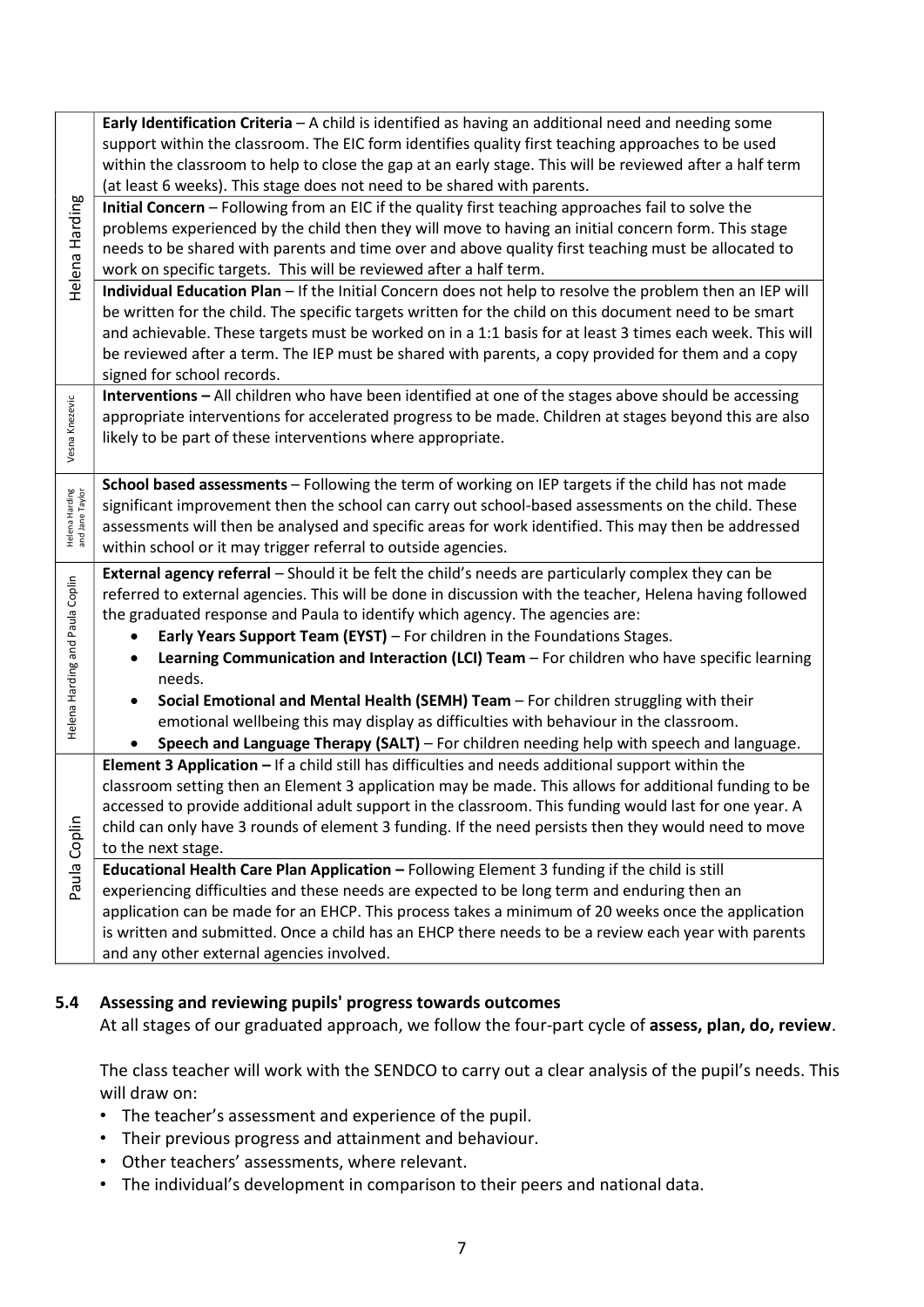- The pupil's response to any previous interventions.
- The views and experience of parents.
- The pupil's own views.
- Advice from external support services, if relevant.

The assessment will be reviewed regularly.

All teachers and support staff who work with the pupil will be made aware of their needs, the outcomes sought, the support provided, and any teaching strategies or approaches that are required. We will regularly review the effectiveness of the support and interventions and their impact on the pupil's progress. The effectiveness of each intervention is reviewed every half term. Early Identification Criteria and Initial concerns forms are reviewed every half term, while Individual Education Plan targets are reviewed at least every term.

#### **5.5 Supporting pupils moving between phases and preparing for adulthood**

We will share information and records with the school or other setting the pupil is moving to.

Once identified, The SENCO from the next school is invited to the Annual Review or Multi-Disciplinary meeting of a child with an EHCP, which precedes transfer.

When a pupil transitions to a new year group, class teachers closely liaise to ensure a smooth transition for that pupil and that their provision continues to meet their needs. If required, a pupil will visit their new class and spend time with their class teacher in addition to the standard transition plan that all children receive.

The SENCO will liaise closely with Pre School settings and attend Transition review meetings where appropriate. Staff from Overdale Pre School are encouraged to visit Reception classes with or without the child to ensure a smooth transition. All children have a taster day at school and home visits are undertaken to help prepare the children for starting School and develop home school links.

We also use transition booklets which provide the children with photos of their new classroom and staff. These booklets are used to prepare the children with new schools or stages of life.

Please see the Overdale Schools Transition Policy for more information on the standard transition plan.

#### **5.6 Our approach to teaching pupils with SEND**

Teachers are responsible and accountable for the progress and development of all the pupils in their class.

High quality teaching is our first step in responding to pupils who have SEND. This will be differentiated for individual pupils.

We also provide a variety of interventions that take place at different parts of the day. Here is a list of some of the interventions we provide for identified children:

- Comets a highly staffed additional provision
- Little Treasures and Sunbeams Nurture groups for Reception and Key Stage 1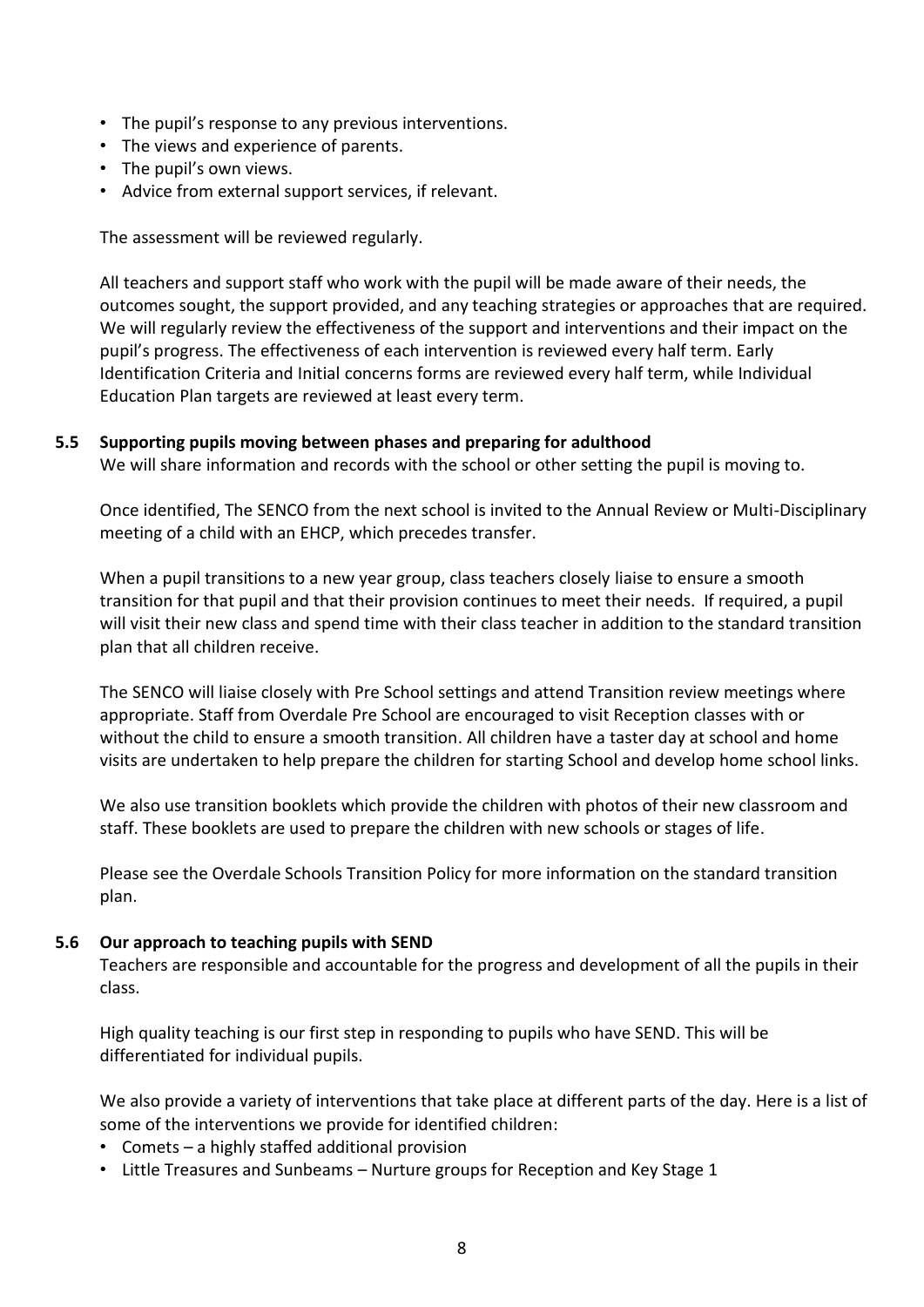- Fine motor skills
- Gross motor skills
- Big Moves
- Handwriting
- Phonics
- Maths Skills
- Colourful Semantics
- Communication and Language such as Fun Time, Talk Time and Lego Club
- Speech and Language
- Social Communication such as Playground Skills and Friendship Group
- Forest School/Outdoor Learning

# **5.7 Adaptations to the curriculum and learning environment**

Overdale Infant School is a single-story building with double doors leading into the classrooms both internally and externally. There are no little steps and no changes to the levelling of floors. We have disabled toilets and a disabled parking space.

In accordance with the Equality Act 2010 the school has an 'Accessibility Plan' which shows how the school plans to improve access progressively over time and can be found in the Equalities Policy. The school also has a policy for 'Medical Conditions' including the administration of medication.

We make the following adaptations to ensure all pupils' needs are met:

- Differentiating our curriculum to ensure all pupils are able to access it, for example, by grouping, smaller group work, teaching style, content of the lesson, pre-teaching and breaking into smaller steps.
- Adapting our resources and staffing
- Using recommended equipment and aids where required, such as visual timetables, fiddler toys, larger font, social stories and visual aids.
- Differentiating our teaching, for example, giving longer processing times, pre-teaching of key vocabulary, reading instructions aloud, workstations.
- Ensuring that there is always sufficient adult supervision available to monitor movement and use of space in and around school.
- Supporting the whole child and providing support in eating, toileting and play development.

As a school we are happy to discuss individual access requirements.

# **5.8 Additional support for learning**

Parents have access to a school nurse, either by phoning or using the Drop-In service when available. The phone number is 0116 215 3230. School nurses can also be contacted through the confidential text service, Chat Health, on 07520 615386. Referrals are made to organisations such as 'Early Help' when deemed appropriate. School may also work with the following services:

- Overdale Infant and Junior Schools have a Pastoral Support Worker who works with children across both sites.
- Educational Psychology Service
- Speech and Language Therapy (SALT)
- Music Therapy we have a trained Music Therapist who visits our school weekly to support children to regulate their emotions.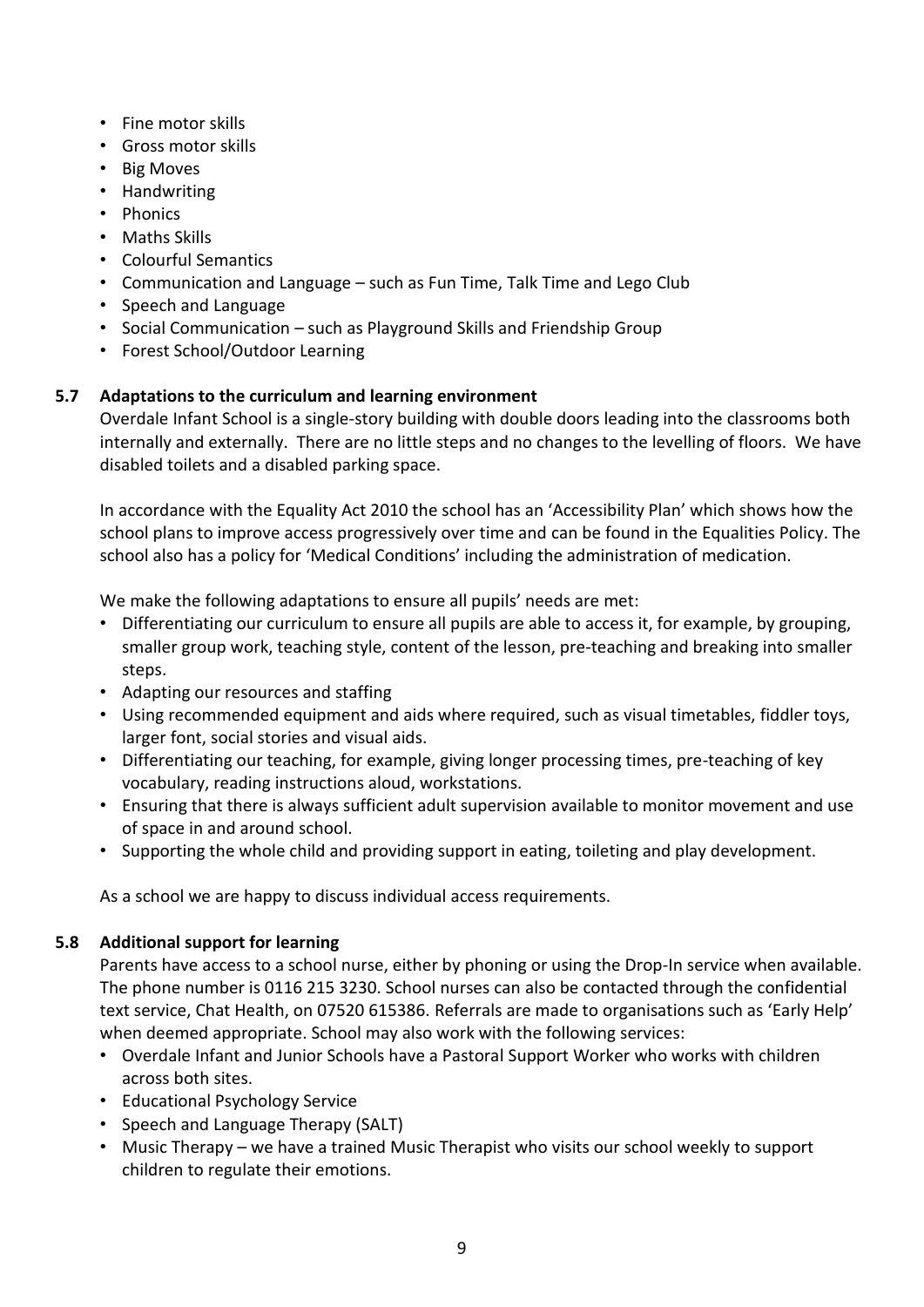- CAMHS
- Vision Support Team
- Assistive Technology for Education Team
- Autism and Learning Support Team (Previously Autism Outreach Service)
- Hearing Support Team
- Physiotherapy
- Occupational Therapy,
- Virtual Schools
- SEMH Team

This is not an exhaustive list of services that Overdale Infant School works with to support the needs of the children.

# **5.9 Expertise and training of staff**

At Overdale Infant School we enjoy a collaborative relationship in order to support all pupils. Good practice is shared, and training opportunities sort and disseminated to ensure continued high-quality teaching and support.

# **5.10 Evaluating the effectiveness of SEND provision**

We evaluate the effectiveness of provision for pupils with SEND by:

- Reviewing pupils' individual progress towards their goals each term.
- Regularly reviewing the impact of interventions.
- Using pupil questionnaires.
- Monitoring by the SENCO.
- Using provision maps to measure progress.
- Holding annual reviews for pupils with EHC plans.

# **5.11 Enabling pupils with SEND to engage in activities available to those in the school who do not have SEND**

All of our extra-curricular activities and school visits are available to all our pupils, including our before-and after-school clubs.

All pupils are encouraged to take part in sports day, school plays, performances, parent and family sessions.

No pupil is ever excluded from taking part in these activities because of their SEND or disability.

Please see our SEND Policy for more information regarding how we support pupils with disabilities.

# **5.12 Support for improving emotional and social development.**

Our school values well-being and Ofsted (2016) state that children feel happy and safe at our school. All staff have received training on Nurturing Principles and Practice and firmly believe that children need to feel safe, secure and happy in school in order to be ready for learning. Some of the strategies we adopt to support emotional and social development are:

- Staff leading by example, in their behaviour towards each other and the children in their care.
- Assemblies, lessons and interventions dedicated to Personal Social and Health Education
- Weekly 'Circle Time 'sessions including social communication games and activities